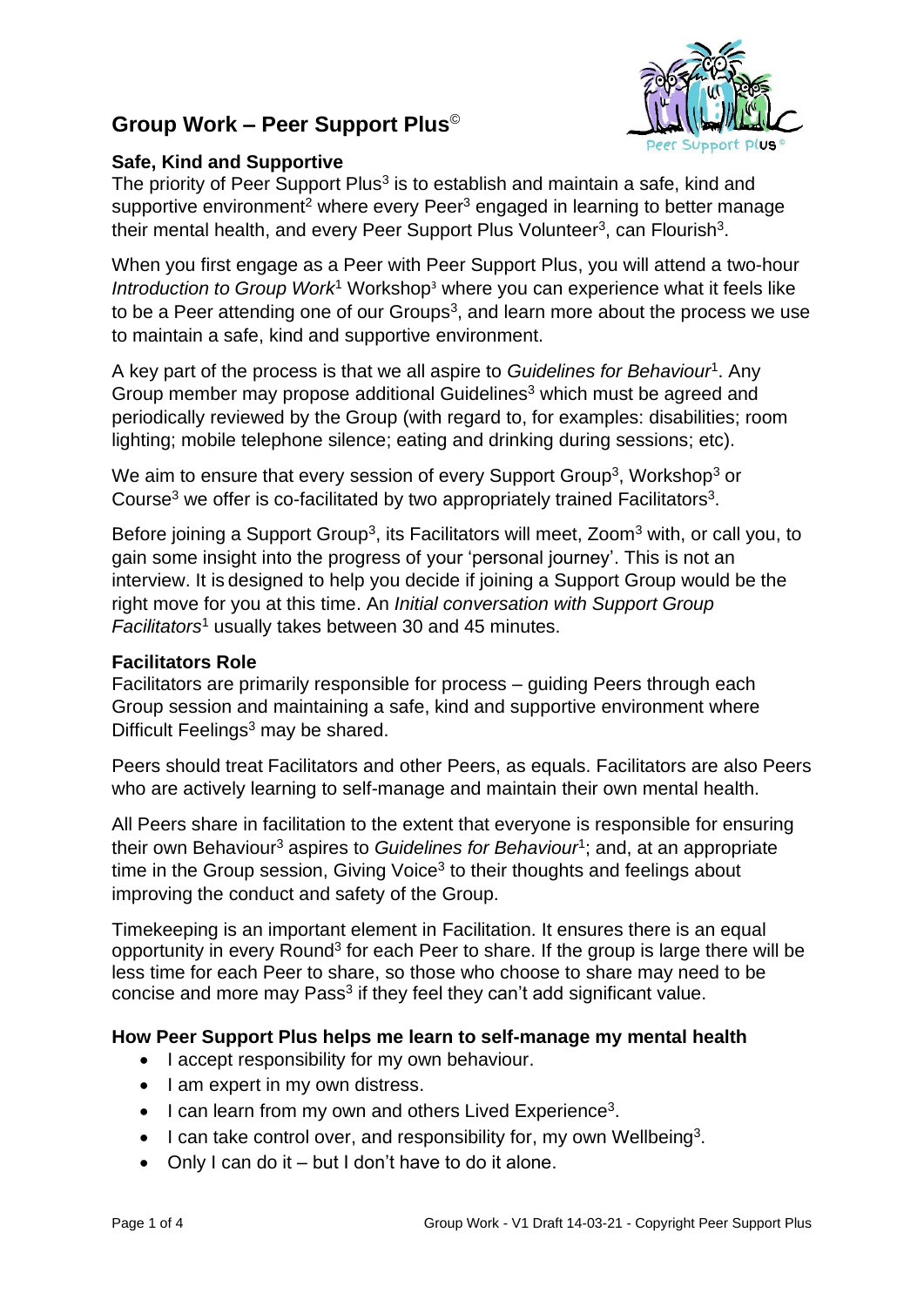# **Confidentiality**

What is said in The Room<sup>3</sup> stays in The Room – except when we need to follow our *Safeguarding Policy*<sup>1</sup> which describes our duty to disclose any concerns surrounding child safety or adults at Risk<sup>3</sup>.

This means that if we have concerns for your safety, or the safety of others may be at Risk, we reserve the right to pass these concerns and any related data to other third parties – for example, a mental health crisis team or, if necessary, the police.

# **Typical weekly Support Group session structure**

- Welcome (and housekeeping, notices, Group administration).
- Round of Good News<sup>3</sup> (giving preferred names if member unfamiliar).
- 'Who would like to Take Time<sup>3</sup>' today?
- 2x Taking Time / Checking-In<sup>3</sup> (each with a Round of Sharing<sup>3</sup> if wanted).
- Comfort / refreshment break.
- 'Would anyone else like to Take Time today'?
- 2x Taking Time / Checking-In (each with a Round of Sharing if wanted).
- Summary of any housekeeping actions arising, for examples: confirm next meeting date, time and venue; the Group may agree to guarantee an opportunity for a Peer to Take Time or Check-in at the next meeting; Facilitator may promise to distribute a technique handout referred to; Facilitator may promise to seek news of an absent Peer; etc.
- Round of 'Something I am taking away' from this session.

# **Rounds**

How they work and why we use them i.e., to guarantee everyone a chance to speak and be heard (or Pass). When sharing it is vital that Peers:

- feel safe
- $\bullet$  maintain Trust<sup>3</sup>
- feel able to Risk disclosing difficult feelings
- maintain personal boundaries and don't share more than you are comfortable to talk about
- are kind to ourselves and others
- $\bullet$  make no Judgements<sup>3</sup>
- do not interrupt (except when a timely question is essential to ensure clarity)
- do not have side conversations

# **Taking Time**

The part of the session where a Peer can choose to voice something to the group. It is important that Peers can trust each other and Risk voicing difficult feelings and experiences, always remembering to maintain safe personal boundaries.

It might be: something that has been on their mind recently; something that has been suppressed for a long time; something they would like to hear different perspectives on; perhaps an update about something previously shared; or something they might want to celebrate; etc.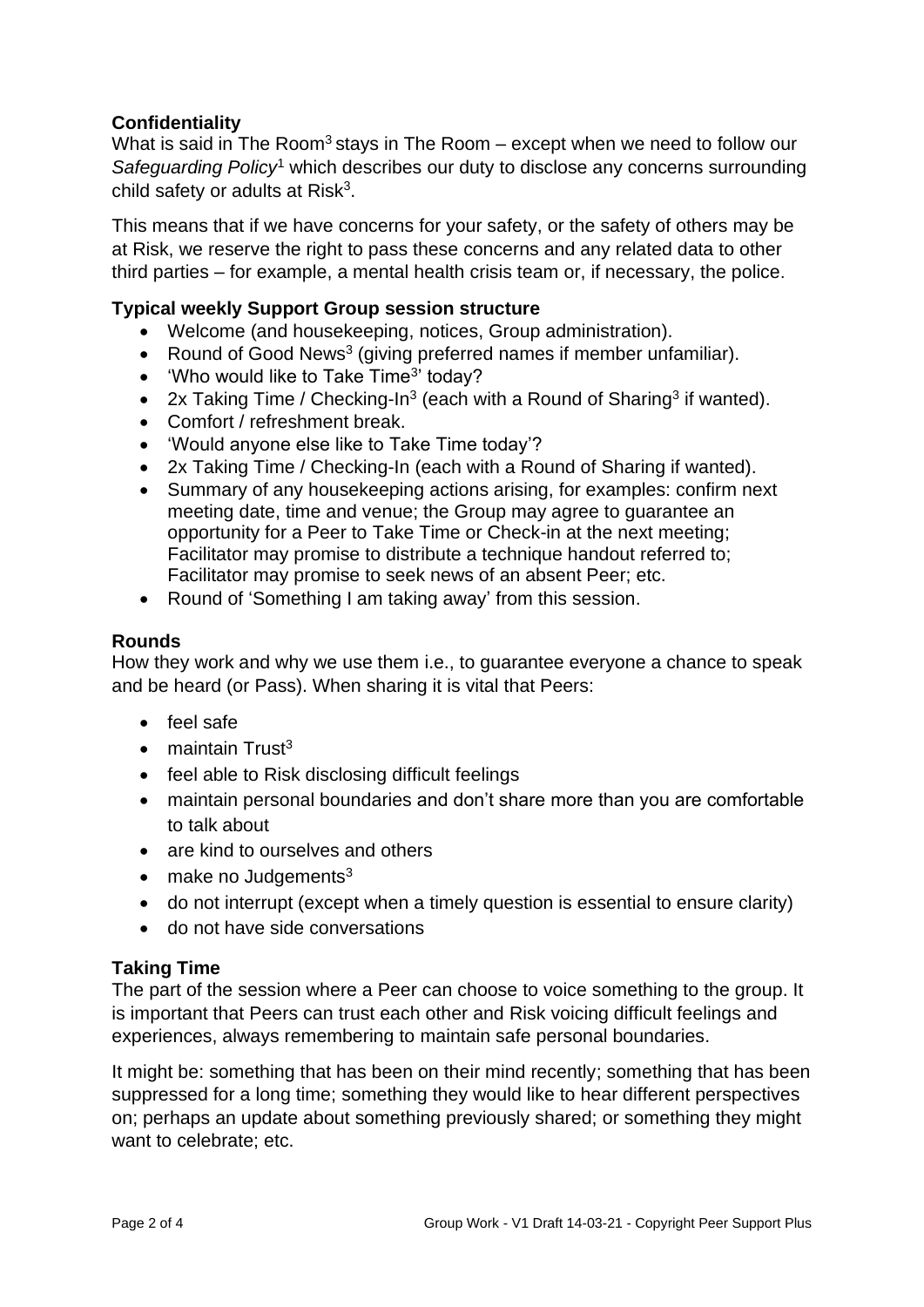If sharing is wanted by the Peer who has Taken Time, a Facilitator will reflect what has been shared then negotiate and agree with the Peer, a question around the feelings they expressed. The Facilitator then invites everyone to share, in a Round, their Lived Experience when similar feelings were evoked – describing what helped them, and what did not.

When the Round is complete, the Facilitator will offer the Peer who has Taken Time an opportunity to reflect verbally on the sharing. The Peer may choose to say something, or Pass if they wish to.

# **Risk of triggering difficult feelings**

It is not possible to predict what feelings and experiences a Peer will share. Some of these will trigger difficult feelings in others. It is often possible to sit with a Difficult Feeling. It can help to know that it is OK to leave and OK to come back.

# **Silence isn't bad**

When the Facilitator offers opportunities to Take Time, or when a Peer is Taking Time, or someone is sharing in a Round, it isn't unusual for there to be silence in the room which can sometimes last a few minutes. For some people, silence can feel uncomfortable and a little odd, evoking an urge to 'fill the gap', but silence is positive and gives space for Peers to gather their thoughts or just sit with Difficult Feelings.

#### **Keeping in touch**

If you are unable to attend a session or intend to leave a Group please let us know immediately you know. Read our *Peer Engagement Policy*<sup>1</sup> .

# **Open-Ended**<sup>3</sup> **relationship**

Providing you continue to be eligible as defined in our charitable Objects<sup>3</sup>, (see our Constitution<sup>1</sup>) your *Peer Relationship*<sup>1</sup> with Peer Support Plus will be Open-Ended. By Open-Ended we mean that you can continue your *Peer Relationship*<sup>1</sup> with us until you feel ready to self-manage your mental health and move on. Read our *Peer Engagement Policy*<sup>1</sup> .

#### **Why we don't encourage social contact outside the Support Group**

Peer Support Groups work because Peers are able to share difficult feelings and lived experiences with people who are not part of the Peer's life or social circle.

We always name-check before a prospective member joins a weekly Support Group in case an existing Group member has, or has had, a personal, social or business relationship with them at some time.

When we meet another Group member unexpectedly in public, we do not usually greet one another openly because others present may not be aware that we are both learning to self-manage our mental health.

Having said that, Group members have attended each other's performances, fundraisers, funerals, etc. and sometimes enjoy a celebratory or seasonal gathering together. Some may work together in other Peer Support or Wellbeing settings.